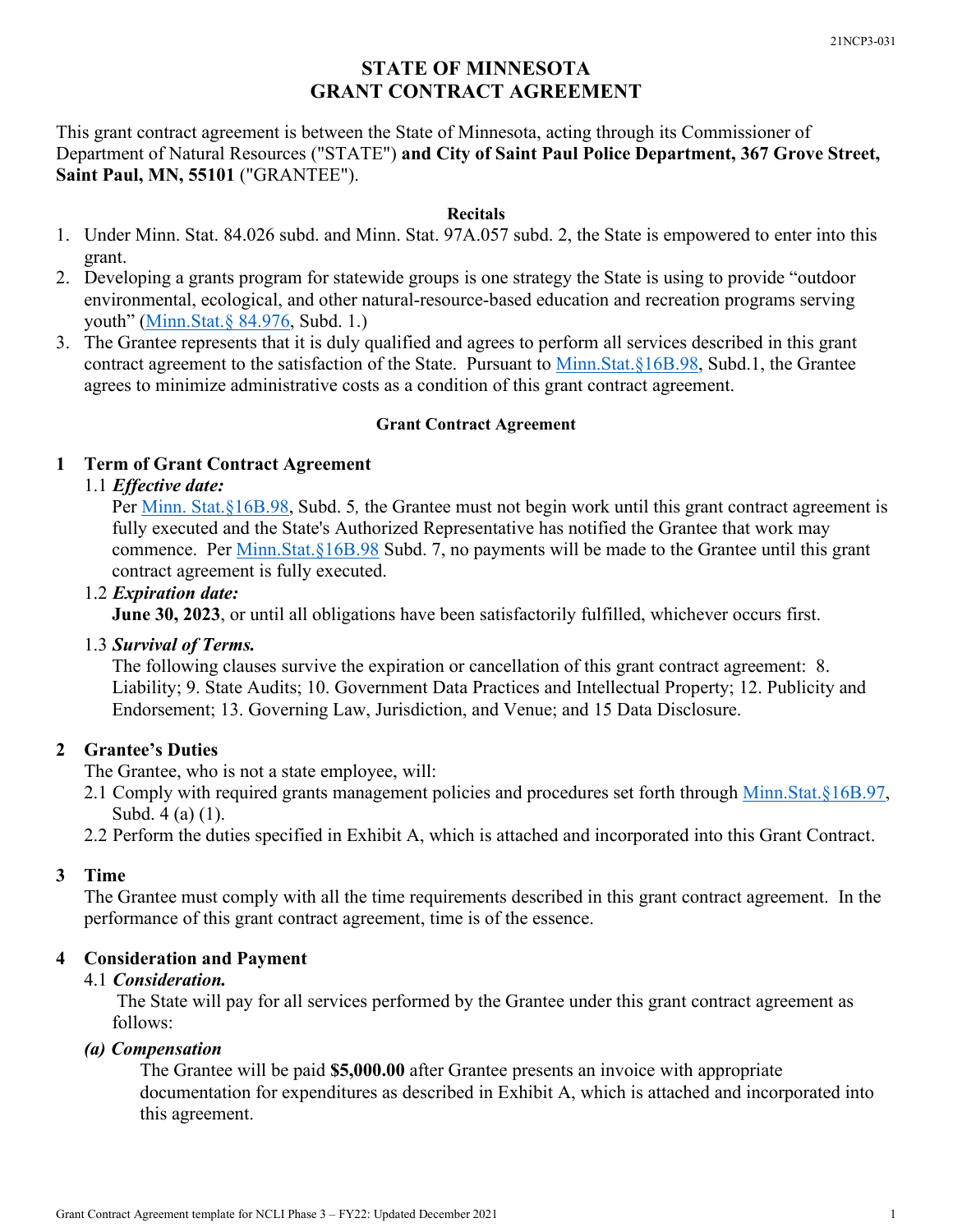#### *(b) Travel Expenses*

Reimbursement for travel and subsistence expenses actually and necessarily incurred by the Grantee as a result of this grant contract agreement will not exceed \$0.00; provided that the Grantee will be reimbursed for travel and subsistence expenses in the same manner and in no greater amount than provided in the current "Commissioner's Plan" promulgated by the Commissioner of Minnesota Management and Budget (MMB). The Grantee will not be reimbursed for travel and subsistence expenses incurred outside Minnesota unless it has received the State's prior written approval for out of state travel. Minnesota will be considered the home state for determining whether travel is out of state.

#### *(c) Total Obligation.*

The total obligation of the State for all compensation and reimbursements to the Grantee under this grant contract agreement will not exceed **\$5,000.00**.

# 4.2 *Payment*

#### *(a) Invoices*

The State will promptly pay the Grantee after the Grantee presents an itemized invoice for the services actually performed and the State's Authorized Representative accepts the invoiced services. Invoices must be submitted timely, in compliance with the State's Payment Request and Project Interim and Final Report Summary forms, and according to the following schedule: Upon completion of services. Final invoices to be submitted no later than **July 30, 2023**.

#### *(b) Unexpended Funds*

The Grantee must promptly return to the State any unexpended funds that have not been accounted for annually in a financial report to the State due at grant closeout.

#### 4.3 *Contracting and Bidding Requirements*

- *(a)* Any services and/or materials that are expected to cost \$100,000 or more must undergo a formal notice and bidding process.
- *(b)* Services and/or materials that are expected to cost between \$25,000 and \$99,999 must be competitively awarded based on a minimum of three (3) verbal quotes or bids.
- *(c)* Services and/or materials that are expected to cost between \$10,000 and \$24,999 must be competitively awarded based on a minimum of two (2) verbal quotes or bids or awarded to a targeted vendor.
- *(d)* The grantee must take all necessary affirmative steps to assure that targeted vendors from businesses with active certifications through these entities are used when possible:
	- a. [State Department of Administration's Certified Targeted Group, Economically Disadvantaged](http://www.mmd.admin.state.mn.us/process/search/)  [and Veteran-Owned Vendor List](http://www.mmd.admin.state.mn.us/process/search/)
	- b. Metropolitan Council Underutilized Business Program: MCUB: [Metropolitan Council](https://mcub.metc.state.mn.us/)  [Underutilized Business Program](https://mcub.metc.state.mn.us/)
	- c. Small Business Certification Program through Hennepin County, Ramsey County, and City of St. Paul: [Central Certification Directory](https://cert.smwbe.com/)
- *(e)* The grantee must maintain written standards of conduct covering conflicts of interest and governing the actions of its employees engaged in the selection, award and administration of contracts.
- *(f)* The grantee must maintain support documentation of the purchasing or bidding process used to contract services in their financial records, including support documentation justifying a single/sole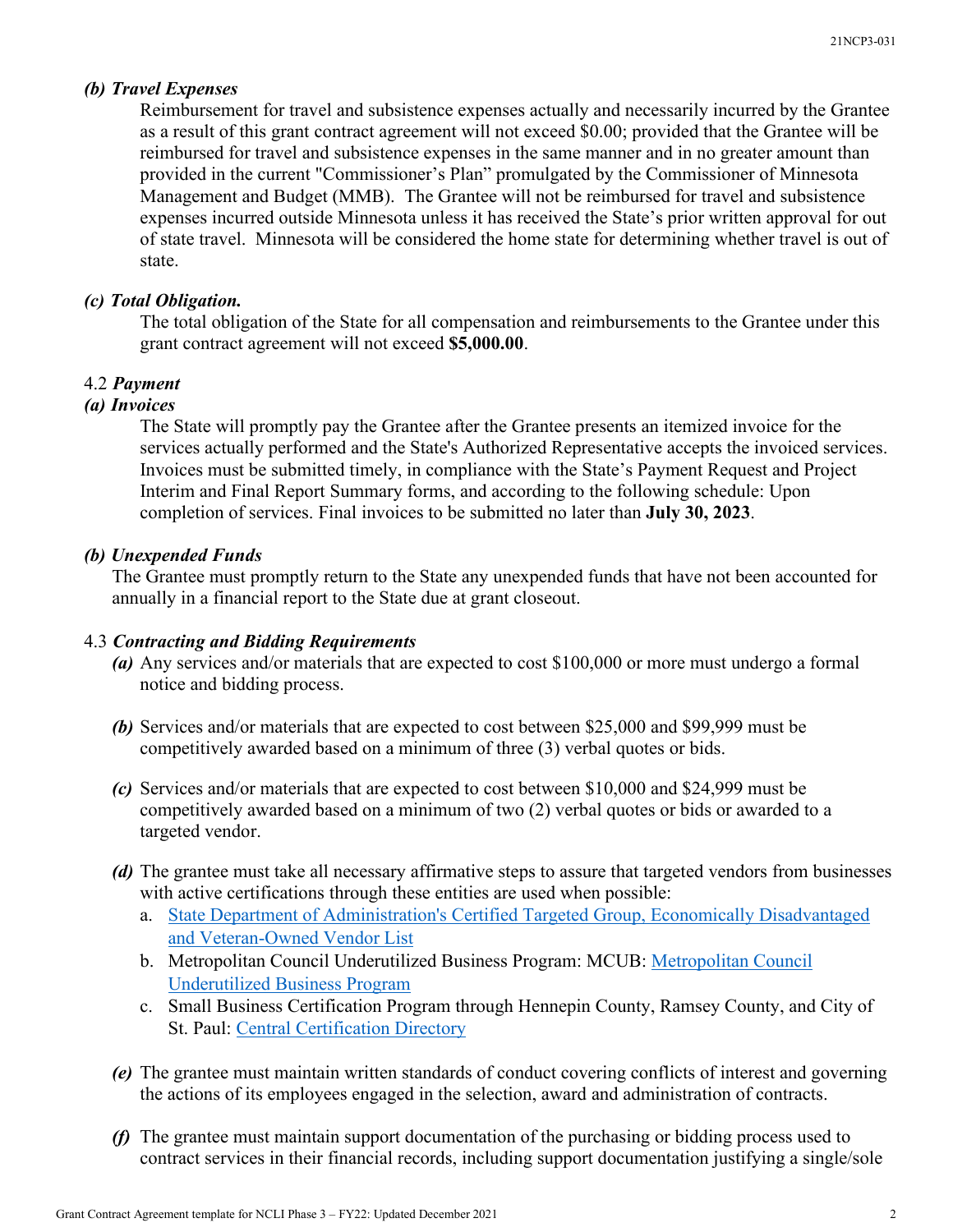source bid, if applicable.

- *(g)* Notwithstanding (a) (d) above, the State may waive bidding process requirements when:
	- Vendors included in response to competitive grant request for proposal process were approved and incorporated as an approved work plan for the grant
	- It is determined there is only one legitimate or practical source for such materials or services and that grantee has established a fair and reasonable price.
- *(h)* For projects that include construction work of \$25,000 or more, prevailing wage rules apply per [Minn. Stat. §§177.41](https://www.revisor.leg.state.mn.us/statutes/?id=177.41) through [177.44.](https://www.revisor.leg.state.mn.us/statutes/?id=177.44) These rules require that the wages of laborers and workers should be comparable to wages paid for similar work in the community as a whole.
- *(i)* The grantee must not contract with vendors who are suspended or debarred in MN: <http://www.mmd.admin.state.mn.us/debarredreport.asp>

# **5 Conditions of Payment**

All services provided by the Grantee under this grant contract agreement must be performed to the State's satisfaction, as determined at the sole discretion of the State's Authorized Representative and in accordance with all applicable federal, state, and local laws, ordinances, rules, and regulations. The Grantee will not receive payment for work found by the State to be unsatisfactory or performed in violation of federal, state, or local law.

# **6 Authorized Representative**

The State's Authorized Representative is **Benji Kohn, Volunteer Mentor Coordinator, 651-259-5178, [benjamin.kohn@state.mn.us,](mailto:benjamin.kohn@state.mn.us) 500 Lafayette Road, St. Paul, MN, 55155**, or his/her successor, and has the responsibility to monitor the Grantee's performance and the authority to accept the services provided under this grant contract agreement. If the services are satisfactory, the State's Authorized Representative will certify acceptance on each invoice submitted for payment.

The Grantee's Authorized Representative is **Scott Hvizdos, Grants Specialist, 651-266-5414, [scott.hvizdos@ci.stpaul.mn.us,](mailto:scott.hvizdos@ci.stpaul.mn.us) 367 Grove Street, Saint Paul, MN, 55101**. If the Grantee's Authorized Representative changes at any time during this grant contract agreement, the Grantee must immediately notify the State.

# **7 Assignment Amendments, Waiver, and Grant Contract Agreement Complete**

# 7.1 *Assignment*

The Grantee shall neither assign nor transfer any rights or obligations under this grant contract agreement without the prior written consent of the State, approved by the same parties who executed and approved this grant contract agreement, or their successors in office.

# 7.2 *Amendments*

Any amendments to this grant contract must be in writing and will not be effective until it has been executed and approved by the same parties who executed and approved the original grant contract, or their successors in office.

# 7.3 *Waiver*

If the State fails to enforce any provision of this grant contract, that failure does not waive the provision or the State's right to enforce it.

# 7.4 *Grant Contract Complete*

This grant contract contains all negotiations and agreements between the State and the Grantee. No other understanding regarding this grant contract, whether written or oral, may be used to bind either party.

# **8 Liability**

The Grantee must indemnify, save, and hold the State, its agents, and employees harmless from any claims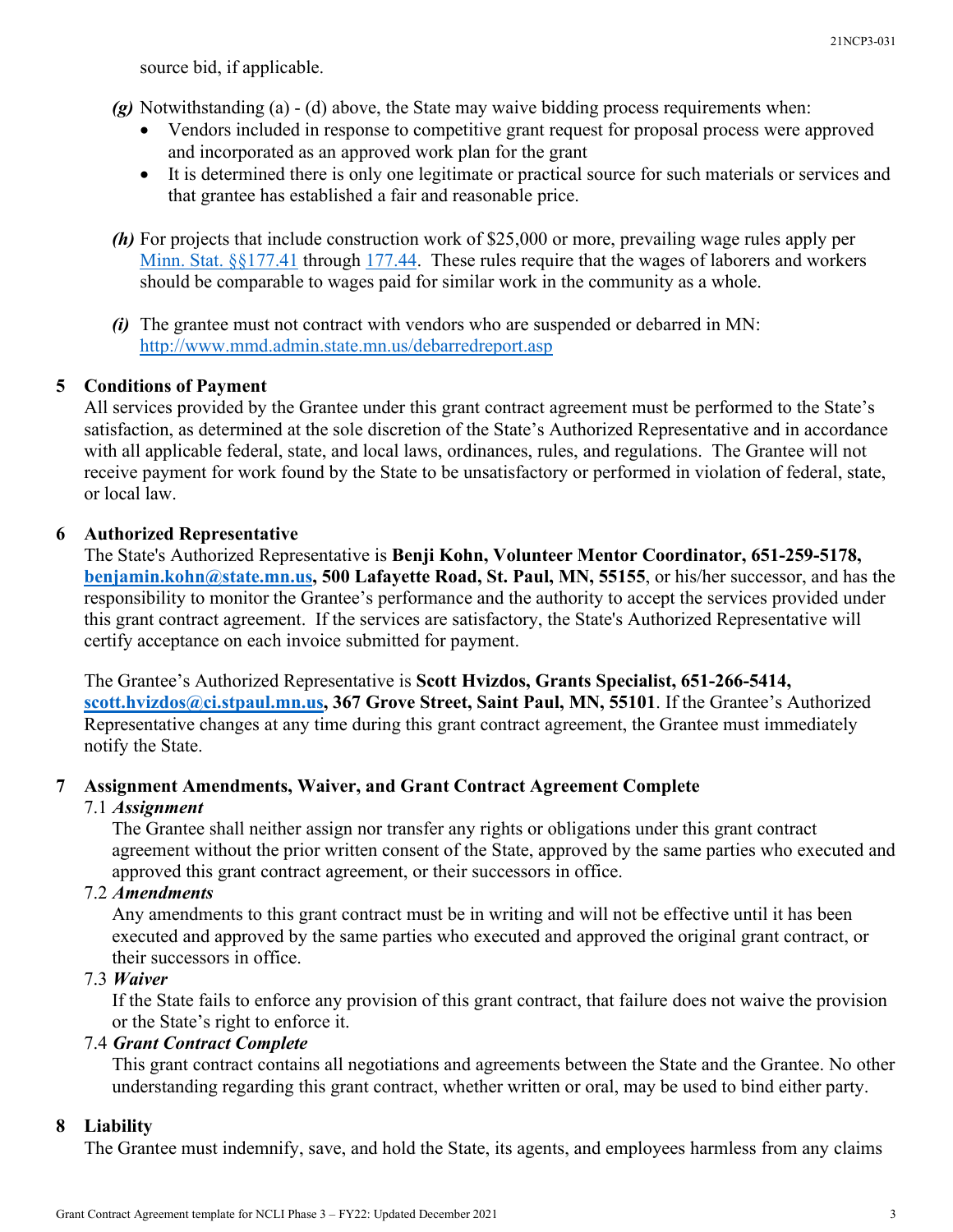or causes of action, including attorney's fees incurred by the State, arising from the performance of this grant contract by the Grantee or the Grantee's agents or employees. This clause will not be construed to bar any legal remedies the Grantee may have for the State's failure to fulfill its obligations under this grant contract.

# **9 State Audits**

Under Minn. Stat. § 16B.98, Subd.8, the Grantee's books, records, documents, and accounting procedures and practices of the Grantee or other party relevant to this grant contract agreement or transaction are subject to examination by the State and/or the State Auditor or Legislative Auditor, as appropriate, for a minimum of six years from the end of this grant contract agreement, receipt and approval of all final reports, or the required period of time to satisfy all state and program retention requirements, whichever is later.

# **10 Government Data Practices and Intellectual Property Rights**

# 10.1 *Government Data Practices*

The Grantee and State must comply with the Minnesota Government Data Practices Act, [Minn. Stat. Ch.](https://www.revisor.leg.state.mn.us/statutes/?id=13)  [13,](https://www.revisor.leg.state.mn.us/statutes/?id=13) as it applies to all data provided by the State under this grant contract, and as it applies to all data created, collected, received, stored, used, maintained, or disseminated by the Grantee under this grant contract. The civil remedies of <u>Minn. Stat. §13.08</u> apply to the release of the data referred to in this clause by either the Grantee or the State. If the Grantee receives a request to release the data referred to in this Clause, the Grantee must immediately notify the State. The State will give the Grantee instructions concerning the release of the data to the requesting party before the data is released. The Grantee's response to the request shall comply with applicable law

# 10.2 *Intellectual Property Rights*

*(a) Intellectual Property Rights.* The State owns all rights, title, and interest in all of the intellectual property rights, including copyrights, patents, trade secrets, trademarks, and service marks in the works and documents created and paid for under this Contract. The "works" means all inventions, improvements, discoveries (whether or not patentable), databases, computer programs, reports, notes, studies, photographs, negatives, designs, drawings, specifications, materials, tapes, and disks conceived, reduced to practice, created or originated by the Grantee, its employees, agents, and subcontractors, either individually or jointly with others in the performance of this Contract. "Works" includes documents. The "documents" are the originals of any databases, computer programs, reports, notes, studies, photographs, negatives, designs, drawings, specifications, materials, tapes, disks, or other materials, whether in tangible or electronic forms, prepared by the Grantee, its employees, agents, or subcontractors, in the performance of this Contract. The documents will be the exclusive property of the State and all such documents must be immediately returned to the State by the Grantee upon completion or cancellation of this Contract. To the extent possible, those works eligible for copyright protection under the United States Copyright Act will be deemed to be "works made for hire." The Grantee assigns all right, title, and interest it may have in the works and the documents to the State. The Grantee must, at the request of the State, execute all papers and perform all other acts necessary to transfer or record the State's ownership interest in the works and documents.

# *(b) Obligations*

- (1) Notification. Whenever any invention, improvement, or discovery (whether or not patentable) is made or conceived for the first time or actually or constructively reduced to practice by the Grantee, including its employees and subcontractors, in the performance of this Contract, the Grantee will immediately give the State's Authorized Representative written notice thereof, and must promptly furnish the State's Authorized Representative with complete information and/or disclosure thereon.
- (1) Representation. The Grantee must perform all acts, and take all steps necessary to ensure that all intellectual property rights in the works and documents are the sole property of the State, and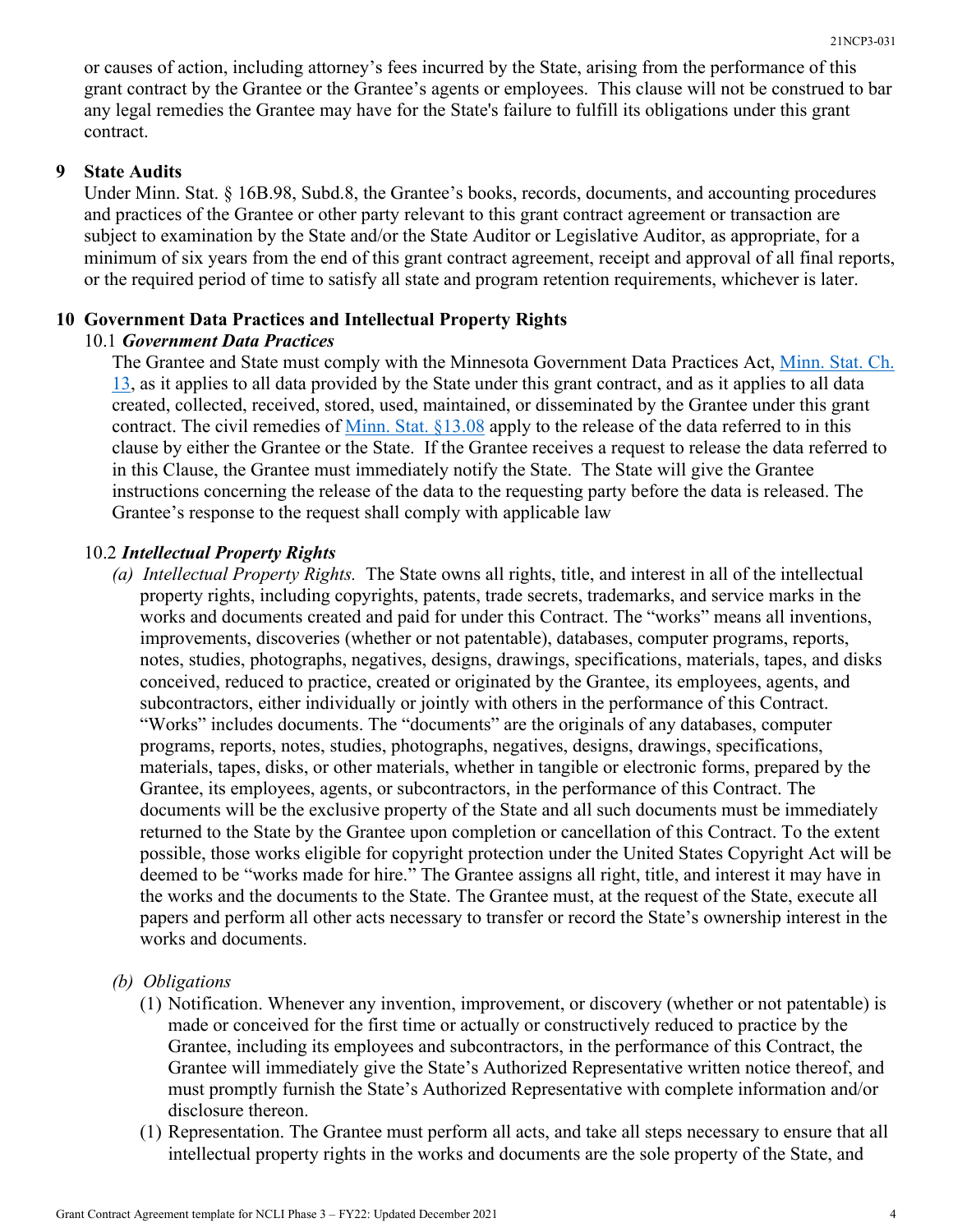that neither Grantee nor its employees, agents, or subcontractors retain any interest in and to the works and documents. The Grantee represents and warrants that the works and documents do not and will not infringe upon any intellectual property rights of other persons or entities. Notwithstanding Clause 8, the Grantee will indemnify; defend, to the extent permitted by the Attorney General; and hold harmless the State, at the Grantee's expense, from any action or claim brought against the State to the extent that it is based on a claim that all or part of the works or documents infringe upon the intellectual property rights of others. The Grantee will be responsible for payment of any and all such claims, demands, obligations, liabilities, costs, and damages, including but not limited to, attorney fees. If such a claim or action arises, or in the Grantee's or the State's opinion is likely to arise, the Grantee must, at the State's discretion, either procure for the State the right or license to use the intellectual property rights at issue or replace or modify the allegedly infringing works or documents as necessary and appropriate to obviate the infringement claim. This remedy of the State will be in addition to and not exclusive of other remedies provided by law.

#### **11 Workers Compensation**

The Grantee certifies that it is in compliance with [Minn. Stat. §176.181,](https://www.revisor.leg.state.mn.us/statutes/?id=176.181) Subd. 2, pertaining to workers' compensation insurance coverage. The Grantee's employees and agents will not be considered State employees. Any claims that may arise under the Minnesota Workers' Compensation Act on behalf of these employees and any claims made by any third party as a consequence of any act or omission on the part of these employees are in no way the State's obligation or responsibility.

# **12 Publicity and Endorsement**

#### 12.1 *Publicity*

Any publicity regarding the subject matter of this grant contract must identify the State as the sponsoring agency and must not be released without prior written approval from the State's Authorized Representative. For purposes of this provision, publicity includes notices, informational pamphlets, press releases, research, reports, signs, and similar public notices prepared by or for the Grantee individually or jointly with others, or any subcontractors, with respect to the program, publications, or services provided resulting from this grant contract. All projects primarily funded by state grant appropriations must publicly credit the State of Minnesota, including on the grantee's website when practicable.

#### 12.2 *Endorsement*

The Grantee must not claim that the State endorses its products or services.

#### **13 Governing Law, Jurisdiction, and Venue**

Minnesota law, without regard to its choice-of-law provisions, governs this grant contract agreement. Venue for all legal proceedings out of this grant contract, or its breach, must be in the appropriate state or federal court with competent jurisdiction in Ramsey County, Minnesota.

#### **14 Termination**

#### 14.1 *Termination by the State*

The State may immediately terminate this grant contract with or without cause, upon 30 days' written notice to the Grantee. Upon termination, the Grantee will be entitled to payment, determined on a pro rata basis, for services satisfactorily performed.

#### 14.2 *Termination for Cause*

The State may immediately terminate this grant contract if the State finds that there has been a failure to comply with the provisions of this grant contract, that reasonable progress has not been made or that the purposes for which the funds were granted have not been or will not be fulfilled. The State may take action to protect the interests of the State of Minnesota, including the refusal to disburse additional funds and requiring the return of all or part of the funds already disbursed.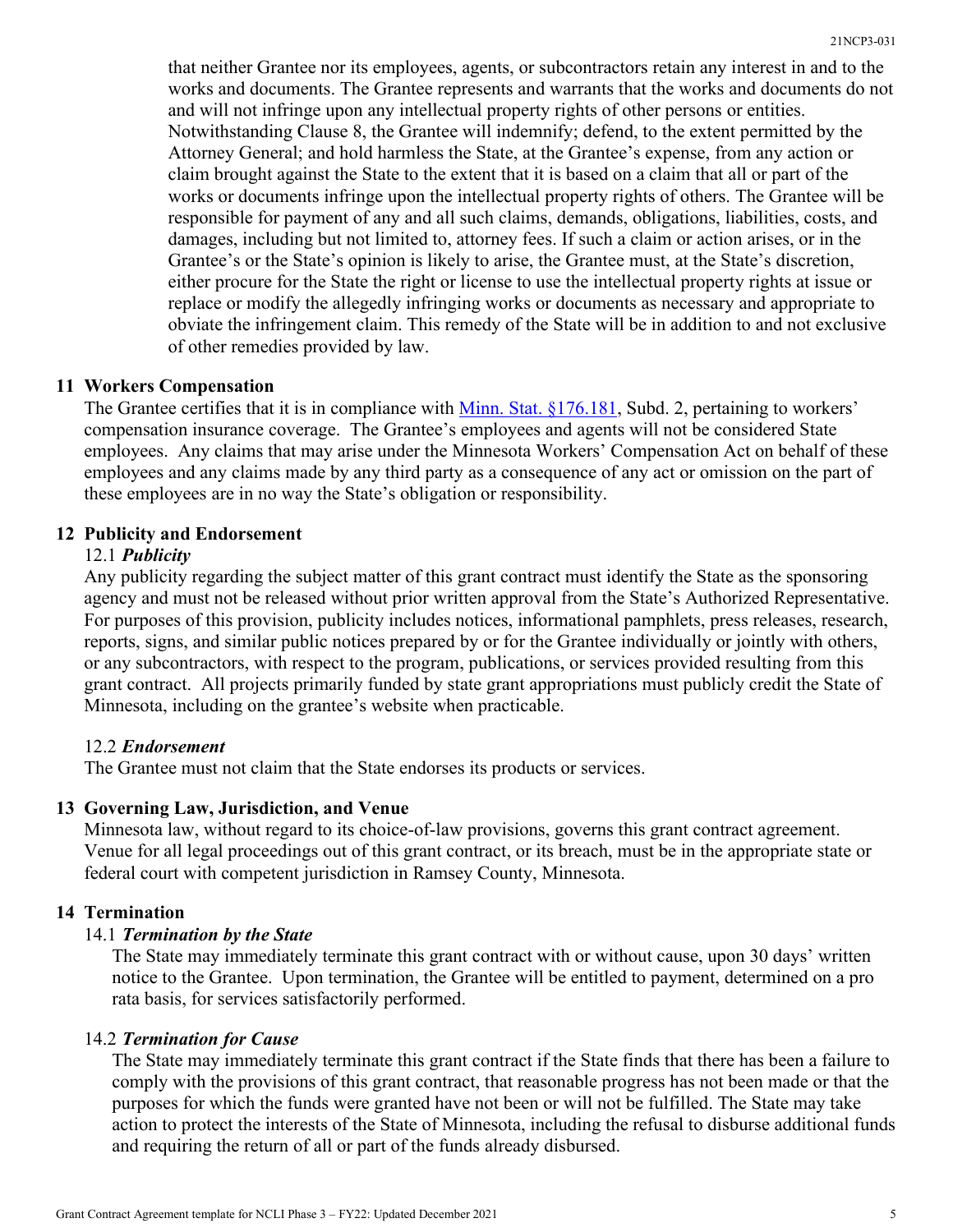# 14.3 *Termination for Insufficient Funding*

The State may immediately terminate this grant contract if:

- *(a)* It does not obtain funding from the Minnesota Legislature.
- *(b)* Or, if funding cannot be continued at a level sufficient to allow for the payment of the services covered here. Termination must be by written or fax notice to the Grantee. The State is not obligated to pay for any services that are provided after notice and effective date of termination. However, the Grantee will be entitled to payment, determined on a pro rata basis, for services satisfactorily performed to the extent that funds are available. The State will not be assessed any penalty if the contract is terminated because of the decision of the Minnesota Legislature, or other funding source, not to appropriate funds. The State must provide the Grantee notice of the lack of funding within a reasonable time of the State's receiving that notice.

#### **15 Data Disclosure**

Under [Minn. Stat. § 270C.65,](https://www.revisor.leg.state.mn.us/statutes/?id=270C.65) Subd. 3, and other applicable law, the Grantee consents to disclosure of its social security number, federal employer tax identification number, and/or Minnesota tax identification number, already provided to the State, to federal and state tax agencies and state personnel involved in the payment of state obligations. These identification numbers may be used in the enforcement of federal and state tax laws which could result in action requiring the Grantee to file state tax returns and pay delinquent state tax liabilities, if any.

#### **16 Invasive Species Requirements**

The State requires active steps to prevent or limit the introduction, establishment, and spread of invasive species when working on or entering into land under the control of the State, or during Statefunded work. All parties involved in the project shall prevent invasive species from entering into or spreading within a project site by cleaning equipment vehicles, gear, and/or clothing prior to arriving at the project site and after completion of the project.

If the equipment, vehicles, gear, or clothing arrives at the project site with soil, aggregate material, mulch, vegetation (including seeds) or animals, it shall be cleaned by operator- furnished tools or equipment (brush/broom, compressed air or pressure washer) at the staging area. The operator shall dispose of material cleaned from equipment and clothing at a location determined by the State Wildlife Area Manager. If the material cannot be disposed of onsite, secure material prior to transport (sealed container, covered truck, or wrap with tarp) and legally dispose of offsite.

The operator shall ensure that all equipment and clothing used for work in infested waters has been adequately decontaminated for invasive species(e.g., zebra mussels) priorto being used in non-infested waters. All equipment and clothing including but not limited to waders, tracked vehicles, barges, boats, turbidity curtain, sheet pile, and pumps that come in contact with any infested waters must be thoroughly decontaminated.

#### **17 Pollinator Habitat Enhancement**

Habitat restorations and enhancements conducted on State lands and prairie restorations on state lands or on any lands using state funds are subject to pollinator best management practices and habitat restoration guidelines pursuant to [Minn. Stat. § 84.973.](https://www.revisor.mn.gov/statutes/cite/84.973) Practices and guidelines ensure an appropriate diversity of native species to provide habitat for pollinators through the growing season. Current specific practices and guidelines to be followed for contract and grant work can be found on the State's website under [MN Pollinator Resources.](https://www.dnr.state.mn.us/pollinator_resources/index.html)

#### **18 Monitoring**

The State shall be allowed at any time to conduct periodic site visits and inspections to ensure work progress in accordance with this grant agreement, including a final inspection upon program completion. At least one monitoring visit per grant period on all state grants of over \$50,000 will be conducted and at least annual monitoring visits on grants of over \$250,000.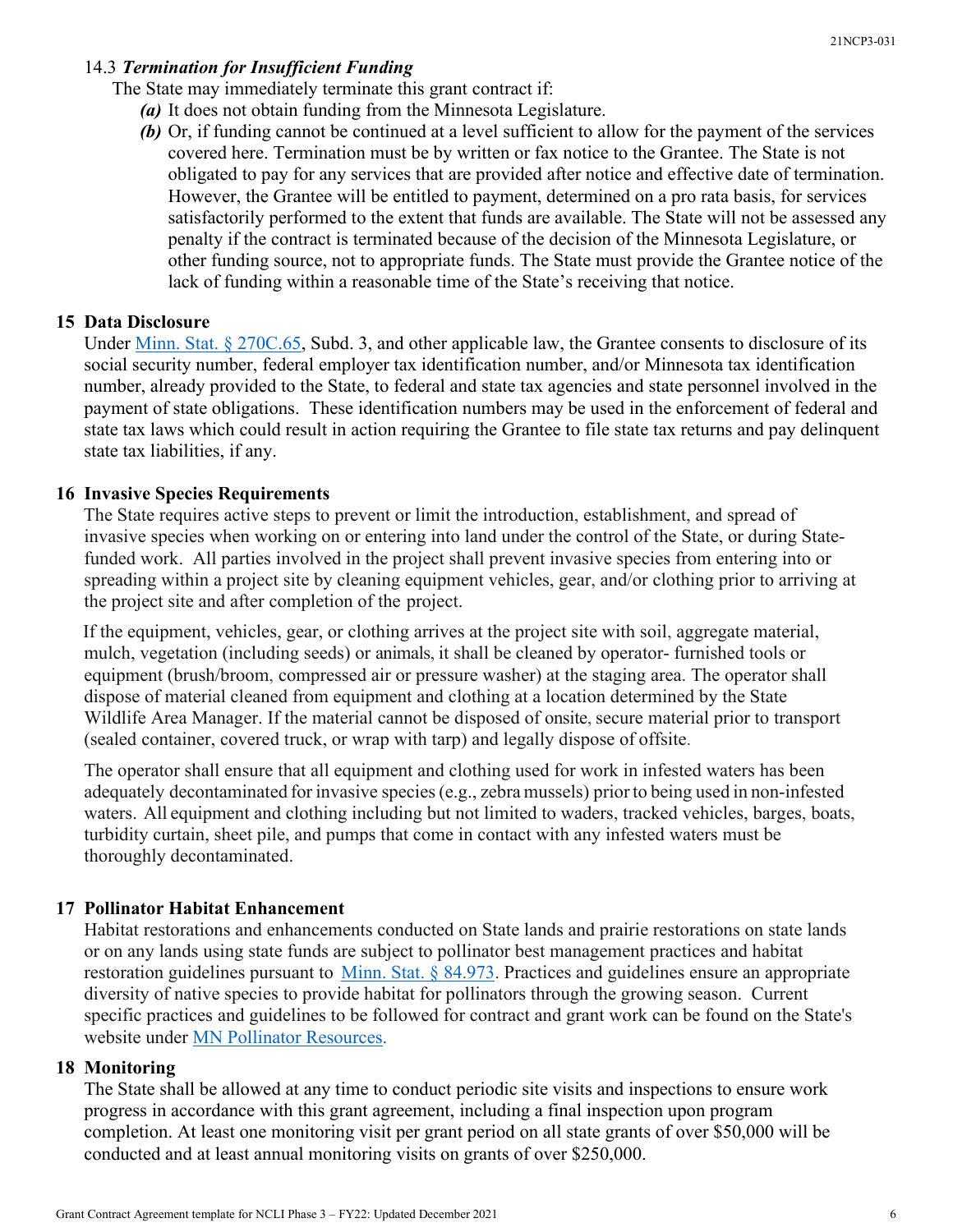# **Signature Page for:** Grant Agreement between ("Grantee") and the Minnesota Department of Natural Resources ("State").

#### **1. STATE ENCUMBRANCE VERIFICATION**

*Individual certifies that funds have been encumbered as required by Minn. Stat. §* 16A.15

Signed:

Date:

SWIFT Contract/PO No(s).

#### **3. STATE AGENCY**

By:

*(with delegated authority)*

Title: Division Director, FAW

Date:

#### **2. GRANTEE**

*The Grantee certifies that the appropriate person(s) have executed the grant contract on behalf of the Grantee as required by applicable articles, bylaws, resolutions, or ordinances.*

By:

Robert Thomasser 651-266-5589 Robert.thomasser@ci.stpaul.mn.us

Title:

Assistant Chief of Police

Date: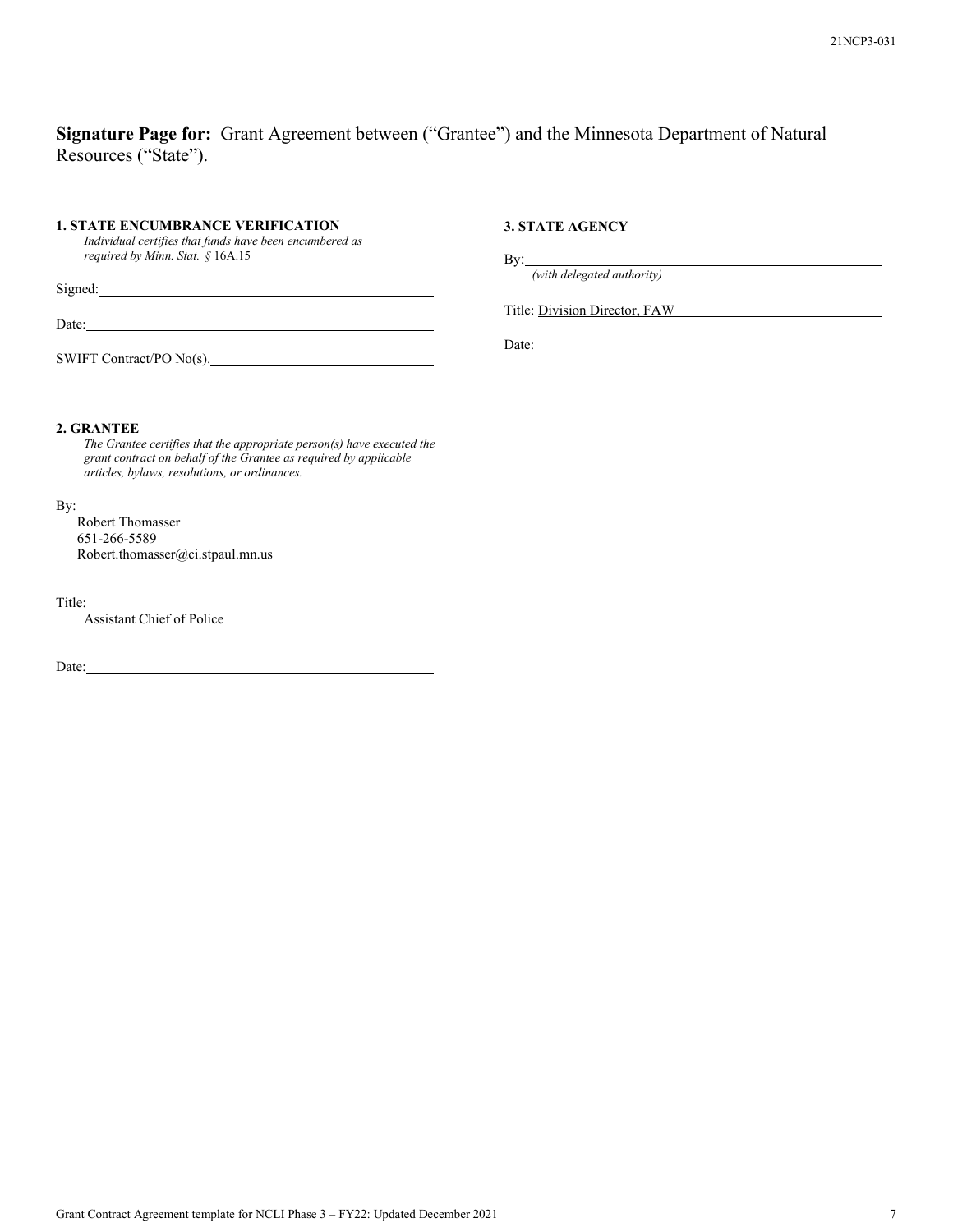# *Exhibit A - Grant Contract Agreement*

| <b>OFFICE USE ONLY</b>                |                | Tracking number 21NCP3 031      |  |  |
|---------------------------------------|----------------|---------------------------------|--|--|
| Date received 12/2/21                 | Time 9:01      | Q, Q, Staff admin Benji Kohn    |  |  |
| $\odot$ eligible $\odot$ not eligible | <b>Region:</b> | NWO NEO CENTRALO METROO SWO SEO |  |  |



# **2021 No Child Left Inside Phase 3 Mini Grants Application**

**Instructions**: Please read the complete Request for Proposals (RFP) and other associated information before submitting this application. Applications for Phase 3 Mini Grants cannot be submitted prior to 9:00 a.m. CST on December 2, **2021 and will be funded on a geographically-balanced, statewide, first-come, first-served basis as received in the Outreach Grants email account.** Incomplete applications and those received prior to 9:00 a.m. CST on December 2, 2021 will not be considered. Awarded projects cannot incur expenses until a grant agreement is fully executed; estimated time frame is by February 1, 2022. *Project work for Phase 3 Mini Grants must be completed by June 30, 2023.* 

#### **Submit application electronically to:**

outreachgrants.dnr@state.mn.us with the subject line, "Phase 3 No Child Left Inside Mini Grants"

#### **Applicant**

| Organization name (public schools include ISD #) City of Saint Paul Police Department                                  |                             |                                   |                                |  |  |
|------------------------------------------------------------------------------------------------------------------------|-----------------------------|-----------------------------------|--------------------------------|--|--|
| Organization address 367 Grove Street                                                                                  |                             |                                   |                                |  |  |
| City Saint Paul                                                                                                        |                             | State MN Zip 55101 County Ramsey  |                                |  |  |
| Contact name Scott Hvizdos<br>Title Grants Specialist                                                                  |                             |                                   |                                |  |  |
| Phone 651-266-5414                                                                                                     |                             | Email SPPD-Grants@ci.stpaul.mn.us |                                |  |  |
| Organization type - select one (if none apply your organization is not eligible for this grant)                        |                             |                                   |                                |  |  |
|                                                                                                                        |                             |                                   |                                |  |  |
| $\Box$ Public school $\Box$ Tribal school or government $\Box$ Non-profit organization                                 |                             |                                   | X Regional or local government |  |  |
| <b>Funding amount requested -</b> \$500 (minimum) - \$5,000 (maximum) \$ $\frac{5,000}{2}$                             |                             |                                   |                                |  |  |
|                                                                                                                        |                             |                                   |                                |  |  |
| Match amount, including in-kind (approximate, compared as a percentage of state funds requested)                       |                             |                                   |                                |  |  |
| $\square$ 25-49%                                                                                                       | $\Box$ 50-74% $\Box$ 75-99% | $\sqrt{2}$ 100+%                  |                                |  |  |
| $\Box$ 1-24%                                                                                                           |                             |                                   |                                |  |  |
| Educational institution, nonprofit organization, or community group where students are based                           |                             |                                   |                                |  |  |
| Who are the youth that would be served by this grant?                                                                  |                             |                                   |                                |  |  |
|                                                                                                                        |                             |                                   |                                |  |  |
| Name (school, center, etc.) Three St. Paul High Schools: 1) Harding, 2) Johnson and 3) Humboldt                        |                             |                                   |                                |  |  |
| Address 1) 1540 Sixth St. E.; 2) 30 Baker St. E.; 3) 1349 Arcade St                                                    |                             |                                   |                                |  |  |
| City Saint Paul                                                                                                        | State $M$ <sup>MN</sup>     | Zip 55106, 55107                  | County Ramsey                  |  |  |
| Percentage of youth that qualify for free and reduced-price lunch $\frac{79.7}{29.7}$                                  |                             |                                   | $\%$                           |  |  |
|                                                                                                                        |                             |                                   |                                |  |  |
| How many estimated youth will be reached by this program?                                                              |                             |                                   |                                |  |  |
| Pre-K $1-4$ <sup>th</sup> grade $5-8$ <sup>th</sup> grade $5-8$ <sup>th</sup> grade $9-12$ <sup>th</sup> grade $30-40$ |                             |                                   |                                |  |  |
| Outdoor location where project will be delivered or implemented (park, nature center, lake, or other outdoor venue)    |                             |                                   |                                |  |  |
| Name Lake Mille Lacs and others (often Rush Lake or Phalen)                                                            |                             | Nearest city_                     |                                |  |  |